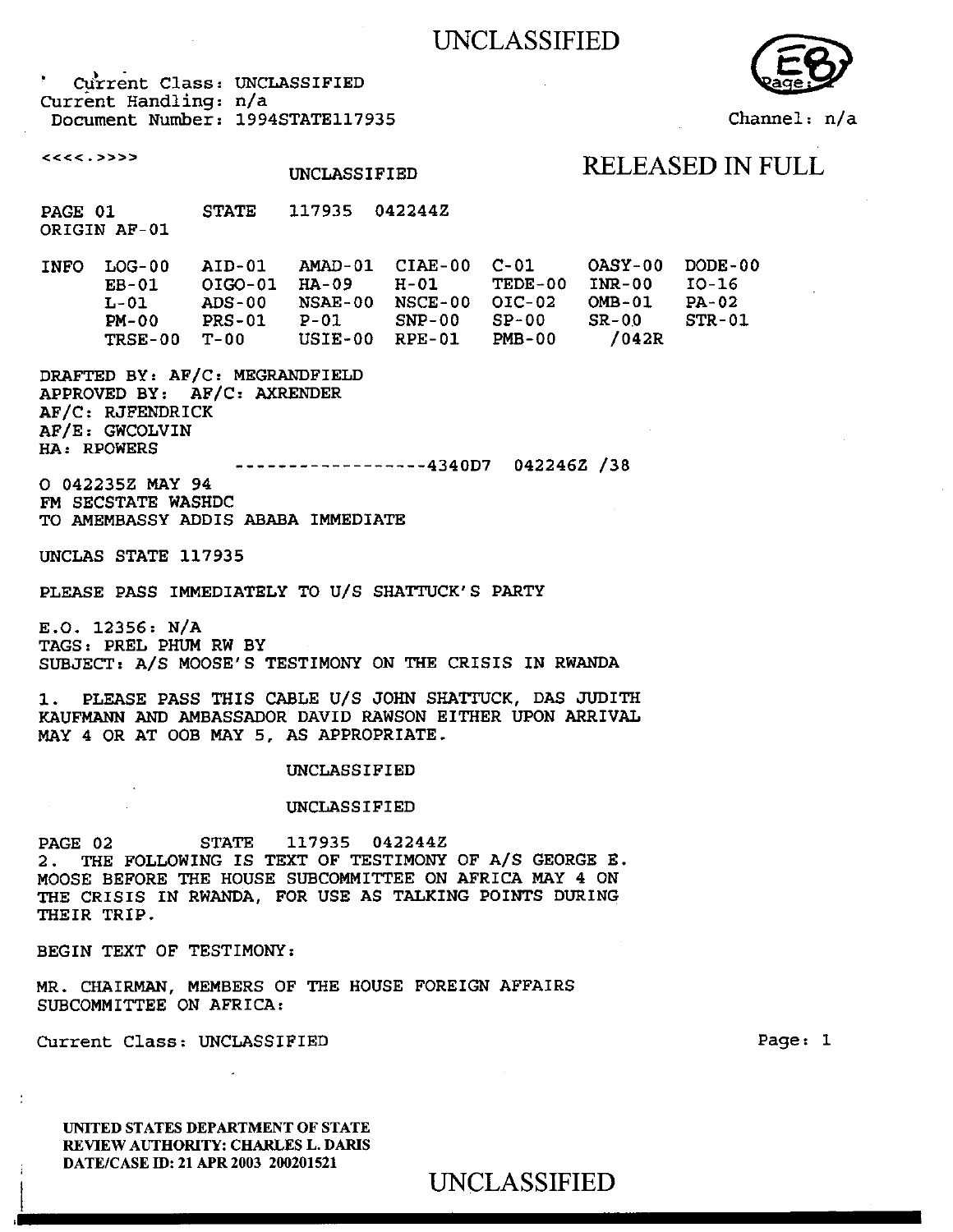## UNCLASSIFIED

Current Class: UNCLASSIFIED Current Handling: n/a Document Number: 1994STATE117935

ON APRIL 6, THE PRIVATE PLANE OF RWANDAN PRESIDENT JUVENAL HABYARIMANA CRASHED OUTSIDE KIGALI UNDER SUSPICIOUS CIRCUMSTANCES, KILLING PRESIDENT HABYARIMANA AND PRESIDENT CYPRIEN NTARYAMIRA OF BURUNDI. THIS TRAGIC EVENT SPARKED MASSIVE VIOLENCE ON TWO LEVELS. FIRST, ELEMENTS OF THE HUTU-DOMINATED RWANDAN MILITARY, HARDLINE PARTY MILITIAS, AND HUTU EXTREMIST GANGS BEGAN KILLING HUTU OPPOSITION POLITICIANS (INCLUDING PRIME MINISTER AGATHE UWILINGIYIMANA) AND TUTSI OPPOSITION LEADERS AND CIVILIANS. THE KILLINGS BEGAN IN KIGALI, BUT EVENTUALLY SPREAD THROUGHOUT THE COUNTRY. SECOND, FIGHTING QUICKLY BROKE OUT BETWEEN RWANDAN GOVERNMENT FORCES AND THE TUTSI-DOMINATED REBEL RWANDAN PATRIOTIC FRONT (RPF), EFFECTIVELY RESUMING THE CIVIL WAR THAT BEGAN IN OCTOBER 1990 AND WAS TO HAVE ENDED ON AUGUST 4, 1993, WITH THE SIGNING OF THE ARUSHA PEACE ACCORD.

BOTH THE FIGHTING AND THE VIOLENCE CONTINUE. THE RPF HAS PUSHED GOVERNMENT FORCES TO THE SOUTH AND WEST AND CONTROLS MUCH OF THE CAPITAL OF KIGALI. THE VIOLENCE HAS LEFT AT LEAST 100,000 DEAD AND DISPLACED HUNDREDS OF UNCLASSIFIED

#### UNCLASSIFIED

PAGE 03 STATE 117935 042244Z THOUSANDS OF RWANDANS. OVER 300,000 RWANDANS HAVE FLED TO NEIGHBORING COUNTRIES, MOST TO TANZANIA. ON MAY 3, THE RWANDAN GOVERNMENT AND THE RPF SENT DELEGATIONS TO ATTEND TALKS IN ARUSHA, TANZANIA, BUT DIRECT NEGOTIATIONS BETWEEN THE TWO SIDES HAVE NOT YET BEGUN.

THE U.S. RESPONSE TO THE CRISIS

SINCE THE CRISIS BEGAN, THE U.S. HAS PURSUED AN ACTIVE STRATEGY WITH FIVE MAIN GOALS:

- STOP THE KILLINGS.  $-$
- ACHIEVE A DURABLE CEASE-FIRE.  $- -$
- RETURN THE PARTIES TO THE NEGOTIATING TABLE.
- CONTAIN THE CONFLICT.  $-$
- ADDRESS HUMANITARIAN RELIEF NEEDS.

WE HAVE TAKEN SEVERAL ACTIONS DESIGNED TO ACHIEVE THESE GOALS.

FIRST, WE HAVE PUT DIPLOMATIC PRESSURE ON THE PARTIES THEMSELVES. I AND OTHER U.S. OFFICIALS HAVE SPOKEN DIRECTLY TO RWANDAN GOVERNMENT OFFICIALS, THE RWANDAN

Current Class: UNCLASSIFIED Page: 2

Channel: n/a

Page: 2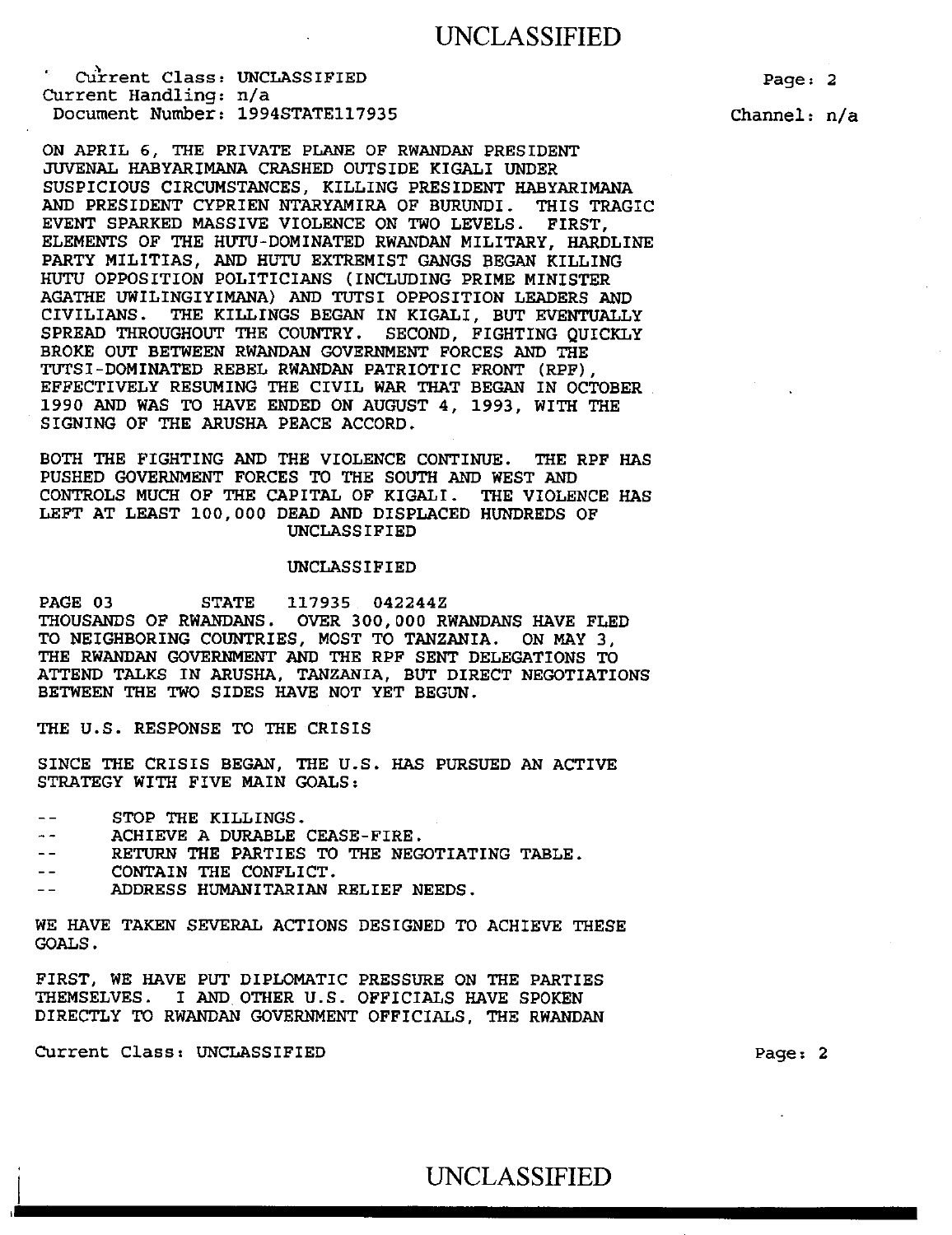## UNCLASSIFIED

Curent Class: UNCLASSIFIED Current Handling: n/a Document Number: 1994STATE117935

Channel: n/a

MILITARY, AND THE RPF, IN WASHINGTON, VIA DIPLOMATIC CHANNELS IN OTHER LOCATIONS, AND BY TELEPHONE TO RWANDA. OUR MESSAGE HAS BEEN SIMPLE AND DIRECT: WE WANT AN IMMEDIATE END TO THE KILLINGS, A CEASE-FIRE IN PLACE, THE RESUMPTION OF PEACE TALKS, AND COMPLETE COOPERATION WITH RELIEF EFFORTS. WE HAVE REINFORCED THESE PRIVATE CONTACTS WITH HIGH-LEVEL PUBLIC APPEALS AND STATEMENTS BY THE PRESIDENT AND THE STATE DEPARTMENT. UNCLASSIFIED

#### UNCLASSIFIED

### PAGE 04 STATE 117935 042244Z

SECOND, WE HAVE WORKED TO MOBILIZE THE INTERNATIONAL COMMUNITY. WE ENCOURAGED THE EFFORTS OF THE TANZANIAN GOVERNMENT, AS FACILITATOR OF THE ARUSHA PROCESS, TO RECONVENE PEACE TALKS AND ARE SUPPORTING THOSE EFFORTS. AS IN THE PAST, THE UNITED STATES WILL BE REPRESENTED AT ANY SUBSTANTIVE TALKS. WE HAVE ENCOURAGED THE ORGANIZATION OF AFRICAN UNITY, OTHER REGIONAL STATES, AND OUR EUROPEAN ALLIES TO JOIN US IN URGING THE RWANDANS TO AGREE TO A CEASE-FIRE AND RESUME TALKS. ASSISTANT SECRETARY OF STATE FOR HUMAN RIGHTS AND HUMANITARIAN AFFAIRS JOHN SHATTUCK AND OUR AMBASSADOR TO RWANDA, DAVID RAWSON, HAVE BEEN SENT TO THE REGION TO CONTINUE THESE EFFORTS. THEY ARE BEING ACCOMPANIED BY DEPUTY ASSISTANT SECRETARY FOR REFUGEE PROGRAMS BRUNSON MCKINLEY. OUR DIPLOMATIC CONTACTS CONFIRM THAT ALL MAJOR PLAYERS AGREE WITH AND SUPPORT OUR GOALS AND STRATEGY.

THIRD, WE HAVE BEEN PURSUING AN ACTIVE POLICY IN THE UN SECURITY COUNCIL. WE PUSHED FOR APPROVAL OF A STRONG SECURITY COUNCIL PRESIDENTIAL STATEMENT, ISSUED APRIL 30, WHICH DEMANDS THAT THE INTERIM GOVERNMENT OF RWANDA AND THE RPF TAKE EFFECTIVE MEASURES TO PREVENT ATTACKS ON CIVILIANS. THE STATEMENT CONDEMNS THE BREACHES OF INTERNATIONAL HUMANITARIAN LAW THAT HAVE OCCURRED AND CALLS ON ALL STATES TO CEASE SHIPMENTS OF ARMS TO RWANDA.

FOURTH, WE HAVE UNDERTAKEN CONTINGENCY PLANNING TO PROVIDE HUMANITARIAN RELIEF AND HAVE IDENTIFIED SEVERAL MILLION DOLLARS FROM VARIOUS SOURCES THAT WE INTEND TO TAP FOR THE CRISIS. THE U.S. GOVERNMENT HAS ALREADY UNCLASSIFIED

#### UNCLASSIFIED

PAGE 05 STATE 117935 042244Z

Current Class: UNCLASSIFIED Page: 3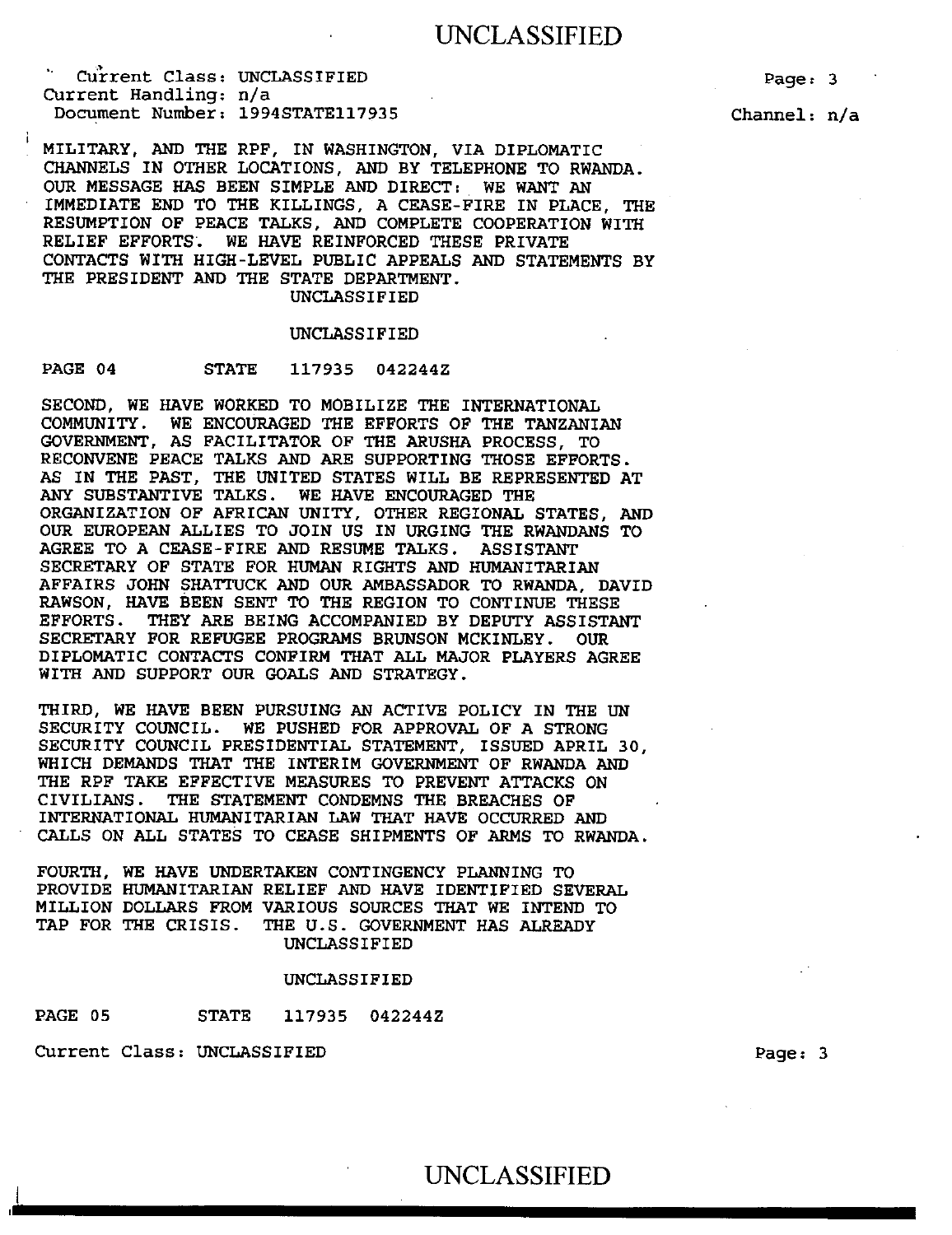CU'rrent Class: UNCLASSIFIED Current Handling: n/a Document Number: 1994STATE117935

CONTRIBUTED APPROXIMATELY 28 MILLION IN FOOD, RELIEF ITEMS, AND EARMARKED FUNDS TO ORGANIZATIONS ASSISTING BURUNDI REFUGEES AND PERSONS DISPLACED FOLLOWING LAST OCTOBER'S COUP ATTEMPT AND SUBSEQUENT WIDESPREAD VIOLENCE. IN RESPONSE TO THE RWANDA CRISIS, THE ADMINISTRATION JUST APPROVED 15 MILLION IN ADDITIONAL FUNDING FOR NEW RELIEF EFFORTS IN THE AREA.

FIFTH, WE ARE CONTINUING TO MONITOR THE SITUATION IN BURUNDI VERY CLOSELY. WE HAVE SENT HIGH-LEVEL VISITORS TO THE COUNTRY TO SHOW OUR SUPPORT FOR BURUNDI'S FRAGILE NASCENT DEMOCRACY AND ARE CONTINUING HUMANITARIAN RELIEF EFFORTS. WE HAVE ALSO PROVIDED SUPPORT TO THE 47-MEMBER MONITORING FORCE THAT THE OAU IS IN THE PROCESS OF DEPLOYING IN BURUNDI.

THE EFFORTS OUTLINED ABOVE ARE A CONTINUATION OF THE • LONGSTANDING U.S. SUPPORT FOR THE RWANDAN PEACE PROCESS. WE WERE ACTIVE OBSERVERS THROUGHOUT THE YEAR-LONG ARUSHA • PEACE TALKS AND PROVIDED 1 MILLION IN ASSISTANCE TO SUPPORT THE TALKS AND HELP THE OAU FIELD CEASE-FIRE MONITORS. THE UNITED STATES SUPPORTED DEPLOYMENT OF UN PEACEKEEPERS ONCE A PEACE ACCORD WAS REACHED.

IN THE END, ONLY THE RWANDANS CAN BRING PEACE TO THEIR COUNTRY, AND NO OUTSIDE EFFORT CAN SUCCEED WITHOUT A COMMITMENT TO PEACE BY THE COMBATANTS THEMSELVES. THE INFLUENCE OF THE INTERNATIONAL COMMUNITY IN AN INTERNAL CONFLICT OF THIS TYPE IS LIMITED, BUT WE WILL USE WHAT INFLUENCE WE HAVE IN AN EFFORT TO ACHIEVE OUR GOALS.

#### UNCLASSIFIED

#### UNCLASSIFIED

PAGE 06 STATE 117935 0422442 FUTURE POLICY OPTIONS

AT THE SAME TIME THAT WE ARE PURSUING THE POLICIES OUTLINED ABOVE, WE ARE EXAMINING FURTHER MEASURES TO RATCHET UP THE PRESSURE. FIRST AMONG THESE IS A FORMAL UN ARMS EMBARGO AGAINST RWANDA, WHICH WE INTEND TO PURSUE THIS WEEK. WE ALSO ENCOURAGE INCREASED INVOLVEMENT BY THE UN HUMAN RIGHTS COMMISSIONER, WHO COULD LAUNCH AN INVESTIGATION INTO HUMAN RIGHTS ABUSES AND PERHAPS BECOME INVOLVED IN MEDIATION EFFORTS. IN ADDITION, WE ARE EXPLORING THE POSSIBILITY, IF NECESSARY, OF HAVING THE UN OR OAU ESTABLISH PROTECTED AREAS FOR REFUGEES AND DISPLACED PERSONS AROUND BORDER AREAS.

Current Class; UNCLASSIFIED Page: 4

Page: 4 Channel: n/a